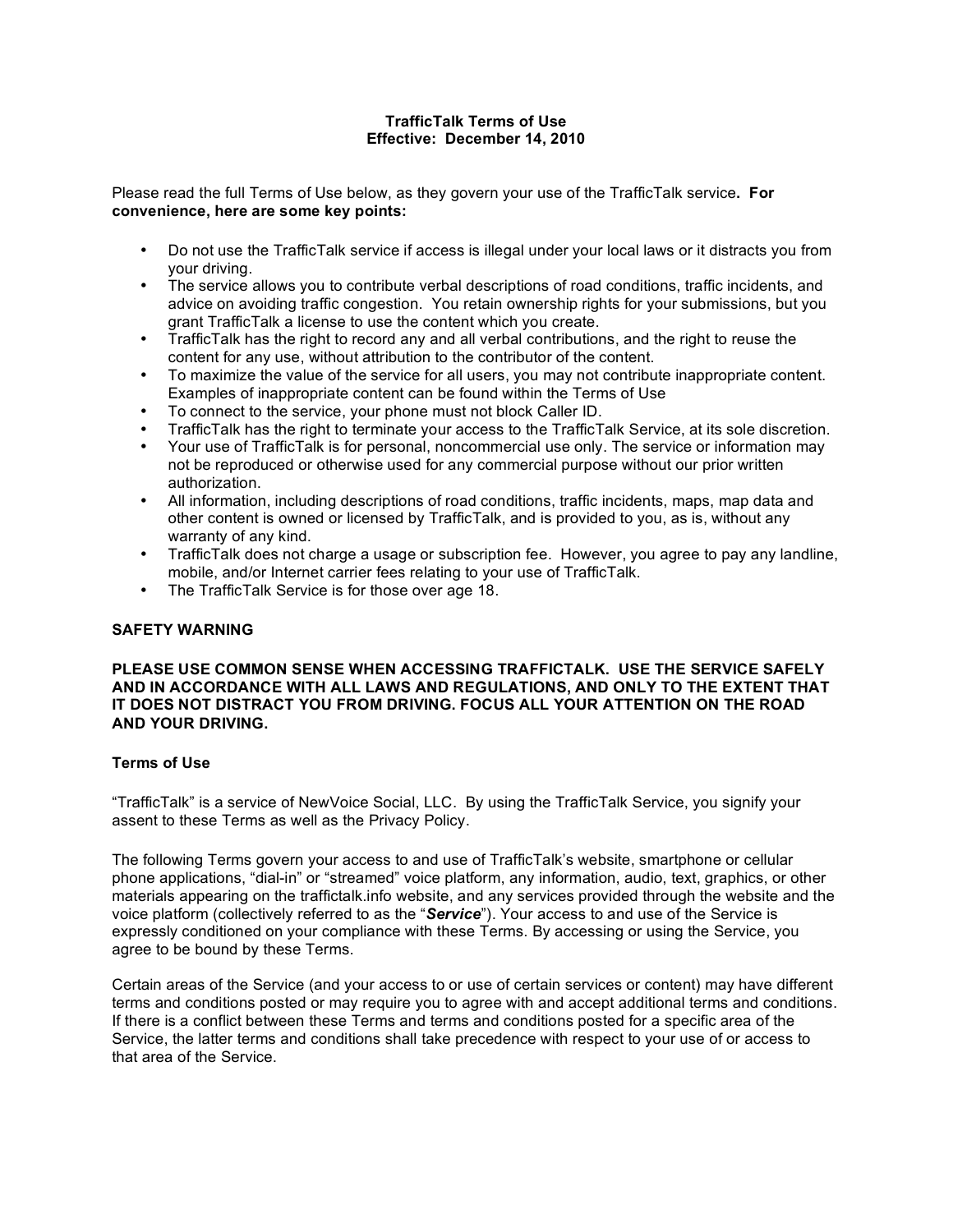#### **Use of the Service**

You may access and use the Service solely for your personal, noncommercial use. Except as expressly authorized hereunder, the Service may not be reproduced, duplicated, copied, sold, resold, visited, or otherwise exploited for any commercial purpose without our prior written authorization. We reserve the right to alter or discontinue the Service, in whole or in part, at any time in our sole discretion.

#### **Account Registration**

In order to access, use or receive certain services, you may need to register and create an account ("*Account*"). In creating an Account, you represent that you are of legal age to form a binding contract and are not a person barred from receiving services under the laws of the United States or other applicable jurisdiction. When creating an Account, you may be required to provide certain personal information about yourself and establish a username and a password. You agree to provide accurate, current and complete information about your Account. To connect to the service, your phone must not block Caller ID.

#### **Payment of Carrier Fees**

TrafficTalk does not charge a usage or subscription fee. However, you agree to pay any carrier fees due for and incurred by your use of TrafficTalk. Please refer to your landline, mobile and/or Internet carrier's regular billing statement for charges related to connections to the TrafficTalk service, and contact your providers directly with any questions or comments related to these fees.

#### **Privacy**

See TrafficTalk's Privacy Policy for information and notices concerning TrafficTalk's collection and use of your personal information.

#### **Use of Content Created by You**

You may transmit your voice, post, upload, submit or otherwise disseminate information through the Service (collectively referred to as "*Personally Created Content*"). By submitting or otherwise transmitting any Personally Created Content through the Service, you hereby grant to NewVoice Social, LLC/TrafficTalk, a worldwide, irrevocable, perpetual, non-exclusive, transferable, royalty-free license, with the right to sublicense, to use, record, copy, adapt, modify, distribute, license, sell, transfer, publicly display, publicly perform, transmit, stream, broadcast and otherwise exploit such Personally Created Content through or by means of the Service. NewVoice Social, LLC/TrafficTalk does not claim any ownership rights in any such Personally Created Content and nothing in this Agreement will be deemed to restrict any rights that you may have to such Personally Created Content. You acknowledge and agree that you are solely responsible for all Personally Created Content that you make available through the Service. Accordingly, you represent and warrant that: (i) you either are the owner of all Personally Created Content that you make available through the Service or you have all rights, licenses, consents and releases that are necessary to grant to NewVoice Social, LLC/TrafficTalk the rights in such Personally Created Content, as contemplated under this Agreement; and (ii) neither the Personally Created Content nor your submission or transmittal of the Personally Created Content or TrafficTalk's use of the Personally Created Content (or any portion thereof) on, through or by means of the Service will infringe, misappropriate or violate a third party's intellectual property rights, or rights of publicity or privacy, or result in the violation of any applicable law or regulation.

#### **General Prohibitions and Examples of "Inappropriate Content"**

You may not submit or transmit Personally Created Content that:

- Violates this Agreement;
- Represents an advertisement or endorsement of a product or service;
- Is useless or of no value to others;
- Promotes violence, hate, discrimination, or any illegal activities;
- Is defamatory, obscene, pornographic, vulgar or offensive;
- Is harassing, threatening or insulting to others;
- Violates the privacy, publicity, moral or any other proprietary right of others; or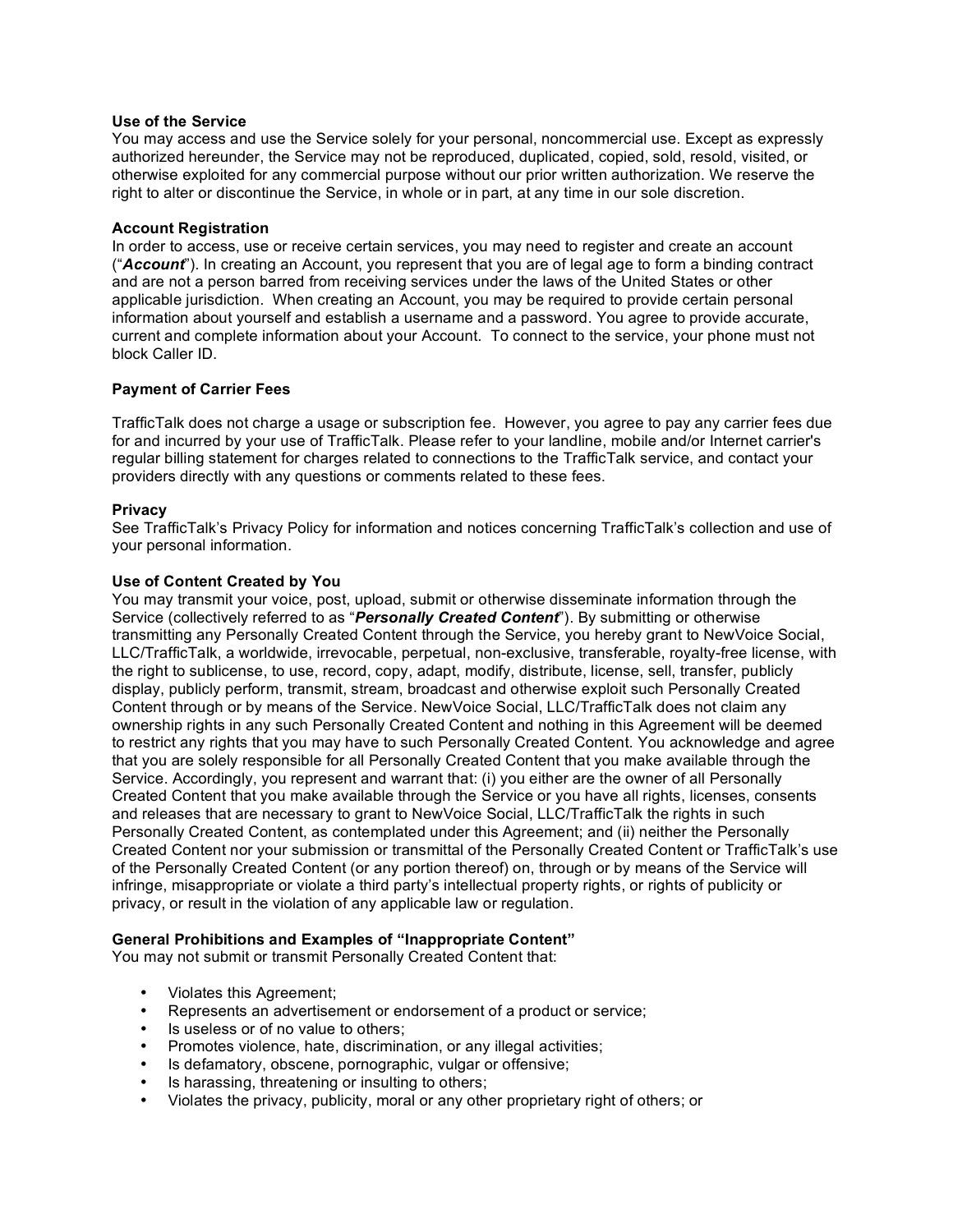• Is knowingly false or intended to mislead, confuse, or deceive others.

You also agree not to do any of the following while accessing or using the Service:

- Access, tamper with, or use non-public areas of the Service, TrafficTalk's computer systems, public and non-public areas of the voice platform, or the technical delivery systems of TrafficTalk's providers;
- Violate any applicable law or regulation; or
- Encourage or enable any other individual to do any of the foregoing.

We reserve the right at all times and for any reason to remove or refuse to distribute any Personally Created Content you provide through the Service that violate these Terms. We also reserve the right to investigate and prosecute violations of any of the above, including Service security issues, and/or involve and cooperate with law enforcement authorities in prosecuting users who violate the Terms. You acknowledge that TrafficTalk has no obligation to monitor your access to or use of the Service but has the right to do so for the purpose of operating the Service to ensure your compliance with this Agreement, or to comply with applicable law or the order or requirement of a court, administrative agency or other governmental body.

# **Copyright Notices and the Digital Millennium Copyright Act**

TrafficTalk respects the intellectual property rights of others and expects users of the Service to do the same. At TrafficTalk's discretion and in appropriate circumstances, TrafficTalk may terminate the Accounts of users or prevent access to the Service by users who infringe the intellectual property rights of others. Filing a notice of infringement with TrafficTalk requires compliance with the requirements specified in Title II of the Digital Millennium Copyright Act of 1998.

TrafficTalk's designated agent for notice of alleged copyright infringement appearing through the Service is:

NewVoice Social, LLC 908 Constellation Drive Great Falls, VA 22066

Attention: TrafficTalk Legal

## Email: **legal@traffictalk.info**

## **Ownership**

The Service is protected by copyright, trademark, and other laws of the United States and foreign countries. Except as expressly provided in these Terms, TrafficTalk and its licensors exclusively own all right, title and interest in and to the Service, including all associated intellectual property rights. You will not remove, alter or obscure any copyright, trademark, service mark or other proprietary rights notices incorporated in or accompanying the Service. You acknowledge and agree that any feedback, comments or suggestions you may provide regarding TrafficTalk or the Service ("*Feedback*") will be the sole and exclusive property of TrafficTalk and you hereby irrevocably assign to TrafficTalk all of your right, title and interest in and to all Feedback.

## **Third Party Services**

The Service contains Content provided by third party services and resources ("*Third Party Services*"). You acknowledge and agree that NewVoice Social, LLC/TrafficTalk is not responsible or liable for: (i) the availability or accuracy of such Third Party Services; or (ii) the content, products, or services available on or through such Third Party Services. The availability of such Third Party Services does not imply any endorsement by TrafficTalk of such Third Party Services or the content, products, or services available therefrom. You acknowledge sole responsibility for and assume all risk arising from your use or reliance of any Third Party Services.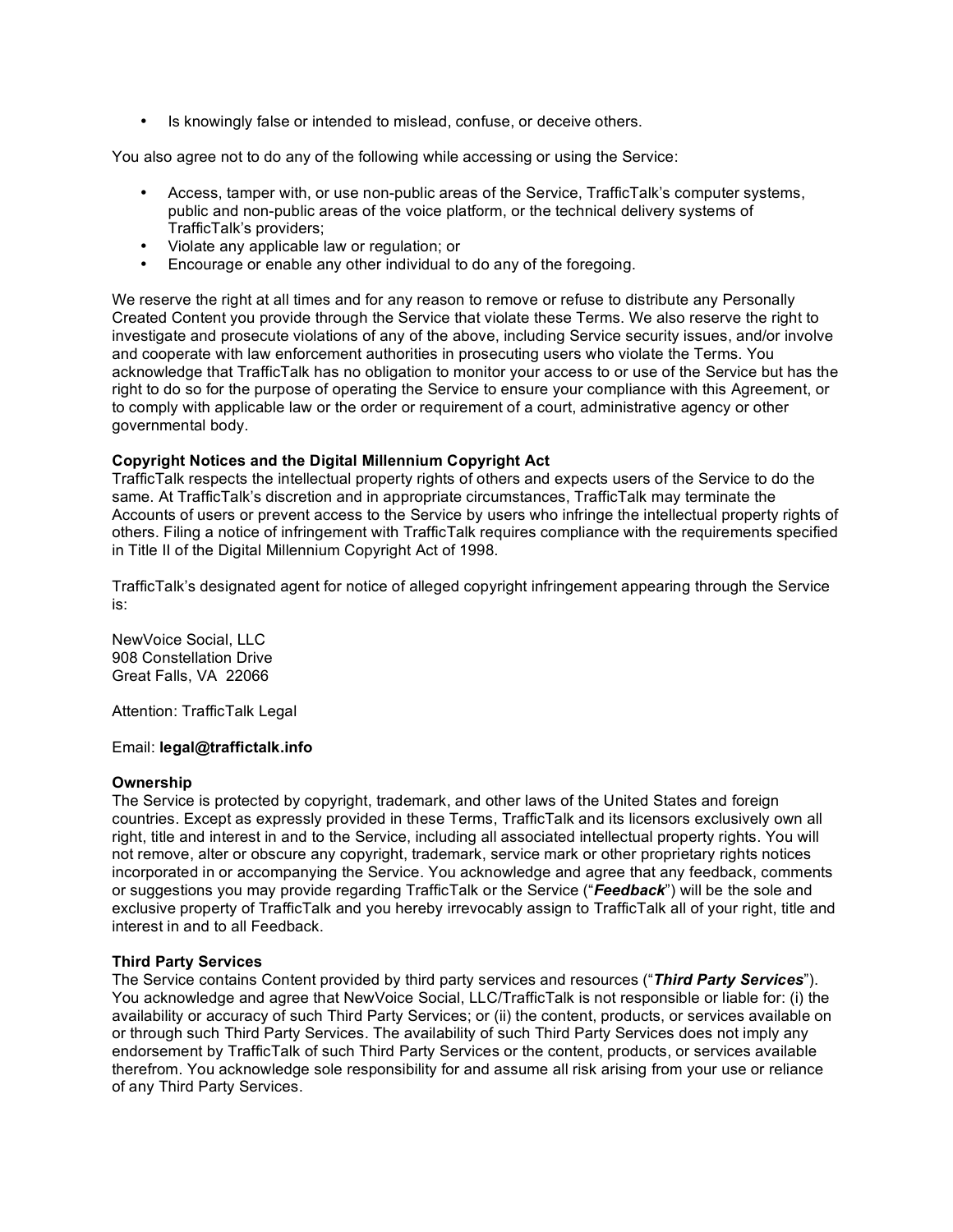## **Termination**

If you breach any of these Terms, TrafficTalk will have the right to suspend, disable or terminate your access to or use of the Service, at its sole discretion and without prior notice to you. NewVoice Social, LLC/TrafficTalk will not be liable to you or any third party for termination of your access or use of the Service. Any suspension or termination will not affect your obligations to TrafficTalk under these Terms (including, without limitation, ownership, confidentiality, indemnification and limitation of liability), which by their sense and context are intended to survive such suspension or termination.

#### **Disclaimers**

You understand and agree that the Service is provided to you on an "AS IS" and "AS AVAILABLE" basis. Without limiting the foregoing, NEWVOICE SOCIAL, LLC/TRAFFICTALK EXPLICITLY DISCLAIMS ANY WARRANTIES OF MERCHANTABILITY, FITNESS FOR A PARTICULAR PURPOSE, QUIET ENJOYMENT OR NONINFRINGEMENT, AND ANY WARRANTIES ARISING OUT OF COURSE OF DEALING OR USAGE OF TRADE. NewVoice Social, LLC/TrafficTalk makes no warranty that the Service will meet your requirements or be available on an uninterrupted, secure, or error-free basis. NewVoice Social, LLC/TrafficTalk makes no warranty regarding the quality of any products, services or content provided through the Service or the accuracy, timeliness, truthfulness, completeness or reliability of any content provided through the Service. No advice or information, whether oral or written, obtained from NewVoice Social, LLC/TrafficTalk or through the Service will create any warranty not expressly made herein.

#### **Indemnity**

You agree to defend, indemnify, and hold NewVoice Social, LLC/TrafficTalk, its officers, directors, employees and agents, harmless from and against any claims, liabilities, damages, losses, and expenses, including, without limitation, reasonable legal and accounting fees, arising out of or in any way connected with your access to or use of the Service or your violation of these Terms.

#### **Limitation of Liability**

TO THE MAXIMUM EXTENT PERMITTED BY APPLICABLE LAW, NEWVOICE SOCIAL, LLC/TRAFFICTALK AND ITS SUBSIDIARIES, AFFILIATES, OFFICERS, EMPLOYEES, AGENTS, PARTNERS AND LICENSORS WILL NOT BE LIABLE FOR ANY DIRECT, INDIRECT, INCIDENTAL, SPECIAL, CONSEQUENTIAL OR PUNITIVE DAMAGES, INCLUDING WITHOUT LIMITATION, LOSS OF PROFITS, DATA, USE, GOODWILL, OR OTHER INTANGIBLE LOSSES, RESULTING FROM (i) YOUR ACCESS TO OR USE OF OR INABILITY TO ACCESS OR USE THE SERVICE; (ii) ANY CONDUCT OR CONTENT OF ANY THIRD PARTY ON THE SERVICE, INCLUDING WITHOUT LIMITATION, ANY DEFAMATORY, OFFENSIVE OR ILLEGAL CONDUCT OF OTHER USERS OR THIRD PARTIES; (iii) ANY CONTENT OBTAINED FROM THE SERVICE; AND (iv) UNAUTHORIZED ACCESS, USE OR ALTERATION OF YOUR TRANSMISSIONS OR CONTENT, WHETHER BASED ON WARRANTY, CONTRACT, TORT (INCLUDING NEGLIGENCE) OR ANY OTHER LEGAL THEORY, WHETHER OR NOT NEWVOICE SOCIAL, LLC/TRAFFICTALK HAS BEEN INFORMED OF THE POSSIBILITY OF SUCH DAMAGE, AND EVEN IF A REMEDY SET FORTH HEREIN IS FOUND TO HAVE FAILED OF ITS ESSENTIAL PURPOSE.

## **Exclusions**

Some jurisdictions do not allow the exclusion of certain warranties or the exclusion or limitation of liability for consequential or incidental damages, so the limitations above may not apply to you.

#### **General**

These Terms will be governed by and construed in accordance with the laws of the Commonwealth of Virginia, without regard to or application of conflict of laws rules or principles. Except as expressly set forth in these Terms, the exercise by either party of any of its remedies under these Terms will be without prejudice to its other remedies under these Terms or otherwise. The failure to enforce any provision of these Terms will not constitute a waiver of future enforcement of that or any other provision. Any waiver, modification or amendment of any provision of these Terms will be effective only if in writing and signed by authorized representatives of both parties. If any provision of this Agreement is held to be unenforceable or invalid, that provision will be enforced to the maximum extent possible and the other